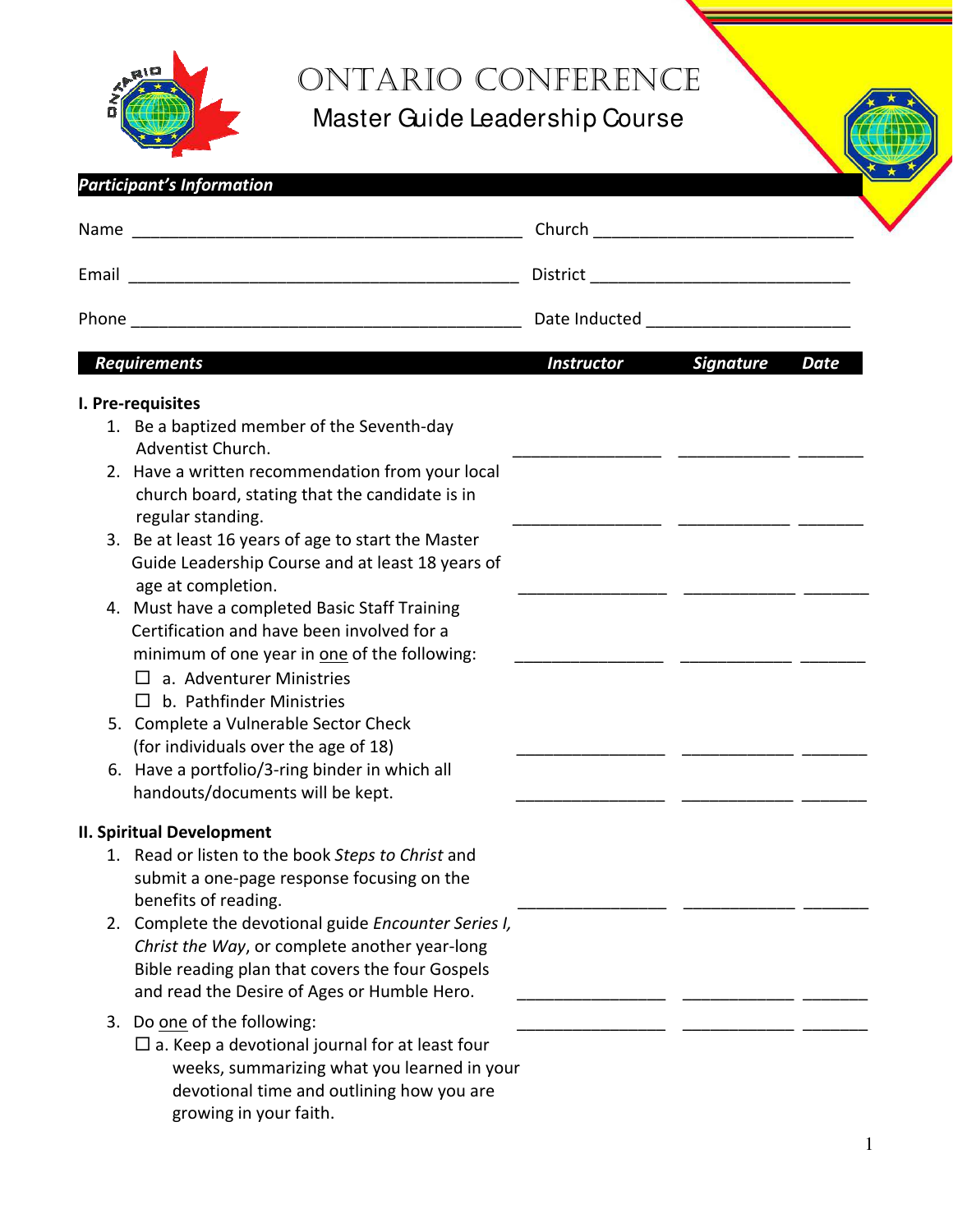| <b>Requirements</b>                                                                                                                                                                                                                                                                                                                                                                                                                                                                                                                                                                                                                                    | <b>Instructor</b> | <b>Signature</b> | <b>Date</b> |
|--------------------------------------------------------------------------------------------------------------------------------------------------------------------------------------------------------------------------------------------------------------------------------------------------------------------------------------------------------------------------------------------------------------------------------------------------------------------------------------------------------------------------------------------------------------------------------------------------------------------------------------------------------|-------------------|------------------|-------------|
| $\Box$ b. Complete the Steps to Discipleship Personal<br>Spirituality Curriculum that you can find and<br>download from the General Conference<br>website: www.gcyouthministries.org                                                                                                                                                                                                                                                                                                                                                                                                                                                                   |                   |                  |             |
| 4. Earn the Adventurer/Pathfinder Evangelism Award.<br>5. Prepare a two-paragraph summary of each of the<br>28 Fundamental Beliefs.<br>6. Develop and present four of the following beliefs,<br>making use of visual aids, if possible:<br>$\square$ a. Creation<br>$\Box$ b. The Experience of Salvation<br>$\Box$ c. Growing in Christ<br>$\Box$ d. The Remnant and Its Mission<br>$\square$ e. Baptism<br>$\Box$ f. Spiritual Gifts and Ministries<br>$\Box$ g. The Gift of Prophecy<br>$\Box$ h. The Sabbath<br>$\Box$ i. Christ's Ministry in the Heavenly Sanctuary<br>$\Box$ j. The Second Coming of Christ<br>$\Box$ k. Death and Resurrection |                   |                  |             |
| 7. Enhance your knowledge of church heritage by<br>completing the following:<br>$\Box$ a. Earn the Adventist Church Heritage<br>Honor<br>b. Reading a book about Adventist Youth<br>ப<br>Ministry such as:<br>i. The Pathfinder Story / Adventurer Story<br>ii. We are The Pathfinders Strong: The First Fifty Years<br>by Willie Oliver with Patricia Humphrey.<br>iii. Another book that is approved by your Conference<br>Adventurer/Pathfinder/Master Guide Director                                                                                                                                                                               |                   |                  |             |
| c. Reading a book about church heritage<br>ப<br>such as:<br>i. Anticipating the Advent by George Knight.<br>ii. Tell It to the World by Mervyn Maxwell<br>iii. Light Bearers of the Remnant by Richard W Schwarz<br>and Floyd Greenleaf<br>iv. The Church Heritage Manual produced by the<br>General Conference Youth Department.<br>v. Another book that is approved by your Conference<br>Adventurer/Pathfinder/Master Guide Director<br>Specify:                                                                                                                                                                                                    |                   |                  |             |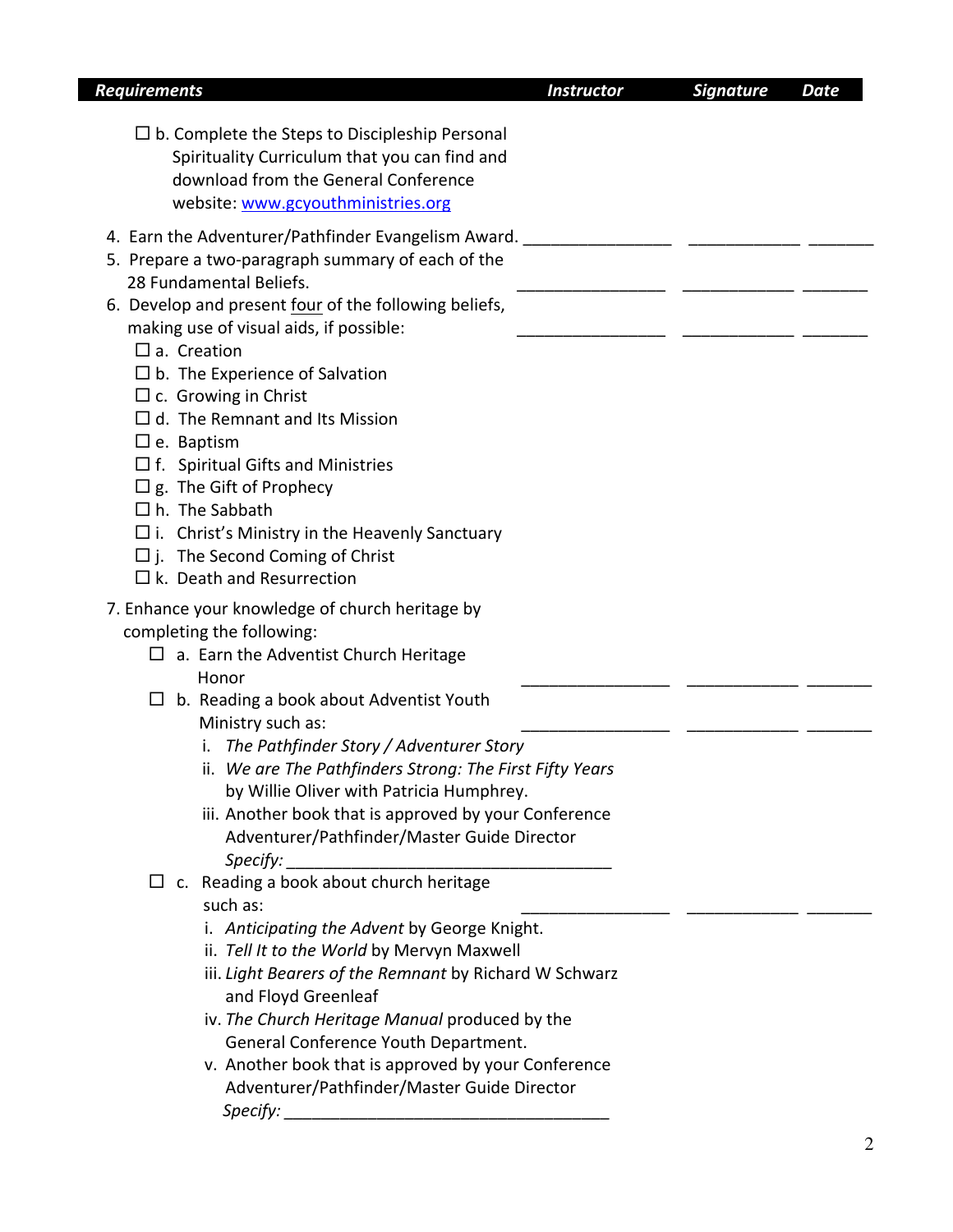| <b>Requirements</b>                                                                                                                                                                                                                                                   | <b>Instructor</b> | <b>Signature</b> | <b>Date</b> |
|-----------------------------------------------------------------------------------------------------------------------------------------------------------------------------------------------------------------------------------------------------------------------|-------------------|------------------|-------------|
| 8. Attend a seminar or complete a 2-page<br>(minimum) research paper about a standard<br>temperament analysis program and complete<br>the affiliated temperament inventory.                                                                                           |                   |                  |             |
| <b>III. Skills Development</b>                                                                                                                                                                                                                                        |                   |                  |             |
| 1. Attend and complete a two-hour seminar on each<br>of the following ten (10) subjects:                                                                                                                                                                              |                   |                  |             |
| a. Leadership<br>ப<br>i. How to be a Christian Leader<br>ii. Vision, Mission, and Motivating<br>b. Communication                                                                                                                                                      |                   |                  |             |
| $\mathsf{L}$<br>i. Communication Theory and Listening Skills<br>ii. Practical Communication Practices<br>iii. Understanding Teaching and Learning Styles                                                                                                              |                   |                  |             |
| $\Box$ c. Creativity and Resources<br>i. How to prepare effective creative worships<br>ii. Creativity and Resource Development<br>d. Child Evangelism<br>$\Box$                                                                                                       |                   |                  |             |
| i. Principles of youth and children's evangelism<br>ii. How to lead a child/young person to Christ<br>iii. Understanding your Spiritual Gifts                                                                                                                         |                   |                  |             |
| 2. Attend a seminar on Risk Management in the<br>context of Adventurer and Pathfinder activities                                                                                                                                                                      |                   |                  |             |
| 3. Attend a seminar on Child Abuse Prevention                                                                                                                                                                                                                         |                   |                  |             |
| 4. Have or earn the following honors:<br>a. Christian Storytelling                                                                                                                                                                                                    |                   |                  |             |
| b. Camping Skills I-IV<br>$\Box$                                                                                                                                                                                                                                      |                   |                  |             |
| c. Basic Drilling & Marching                                                                                                                                                                                                                                          |                   |                  |             |
| d. Basic Knots<br>$\mathsf{L}$                                                                                                                                                                                                                                        |                   |                  |             |
| 5. Earn two additional honors of your choice not<br>previously earned, one from the list below and<br>Skill Level 2 or higher honor from a list provided<br>by your local conference:<br>a. Crisis Intervention<br>b. Nutrition<br>c. Customs and Flag Etiquette<br>ப |                   |                  |             |

 $\Box$  d. Family Life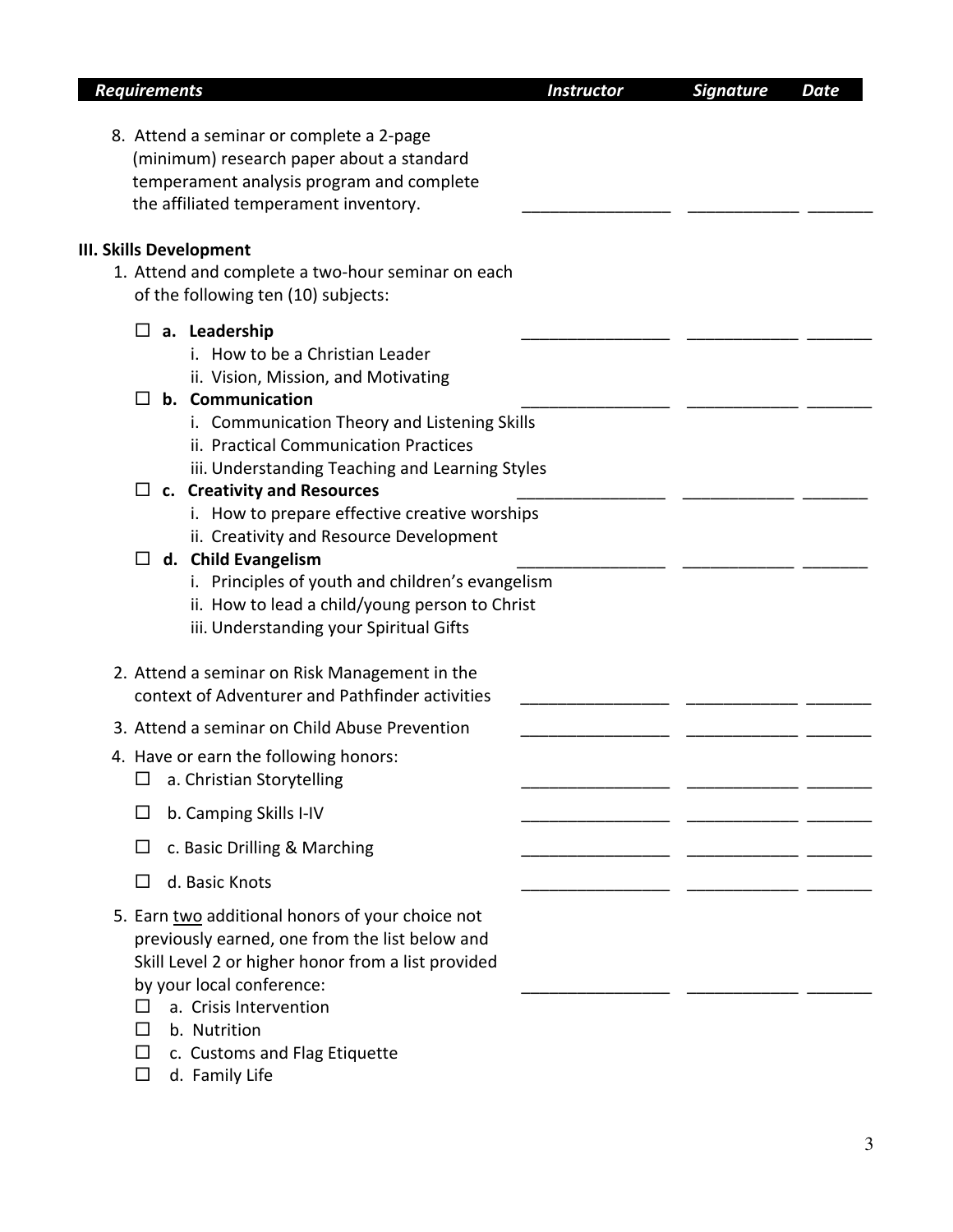| <b>Requirements</b>                                                                                                                                                                                                            | <b>Instructor</b> | <b>Signature</b> | <b>Date</b> |
|--------------------------------------------------------------------------------------------------------------------------------------------------------------------------------------------------------------------------------|-------------------|------------------|-------------|
| 6. Hold a current First Aid and CPR certificate or its                                                                                                                                                                         |                   |                  |             |
| equivalent (Instructor required).                                                                                                                                                                                              |                   |                  |             |
| 7. Supervise participants through either an Adventurer                                                                                                                                                                         |                   |                  |             |
| Curriculum or Pathfinder Investiture Achievement,                                                                                                                                                                              |                   |                  |             |
| or teach a Sabbath school class or its equivalent for                                                                                                                                                                          |                   |                  |             |
| children ages 4-15 for at least one year.                                                                                                                                                                                      |                   |                  |             |
| (Candidates under 18 must have a supervising<br>adult).                                                                                                                                                                        |                   |                  |             |
| <b>IV. Child Development</b>                                                                                                                                                                                                   |                   |                  |             |
| 1. Read or listen to the book Education and submit a one-<br>page response focusing on the benefits of reading. ______________________________                                                                                 |                   |                  |             |
| 2. Read or listen to the book Child Guidance or                                                                                                                                                                                |                   |                  |             |
| Messages to Young People and submit a one-page<br>response focusing on the benefits of reading.                                                                                                                                |                   |                  |             |
| 3. Attend one seminar dealing with child development                                                                                                                                                                           |                   |                  |             |
|                                                                                                                                                                                                                                |                   |                  |             |
| 4. Observe for a period of two (2) hours a group of                                                                                                                                                                            |                   |                  |             |
| Adventurers or Pathfinders and write a reflection                                                                                                                                                                              |                   |                  |             |
| on their interaction.                                                                                                                                                                                                          |                   |                  |             |
| 5. Attend a seminar on Discipline.                                                                                                                                                                                             |                   |                  |             |
|                                                                                                                                                                                                                                |                   |                  |             |
| V. Leadership Development                                                                                                                                                                                                      |                   |                  |             |
| 1. Read a current book of your choice of a topic under                                                                                                                                                                         |                   |                  |             |
| the general category of "Leadership Skill Development."                                                                                                                                                                        |                   |                  |             |
| These are some suggestions:                                                                                                                                                                                                    |                   |                  |             |
| a. Positive Church in a Negative World by John Arrias                                                                                                                                                                          |                   |                  |             |
| b. Take The Risk by Ben Carson.<br>$\Box$                                                                                                                                                                                      |                   |                  |             |
| c. Ellen White on Leadership by Cindy Tutsch.<br>⊔                                                                                                                                                                             |                   |                  |             |
| d. Help! I'm Being Followed by Clinton Valleyn.<br>$\Box$                                                                                                                                                                      |                   |                  |             |
|                                                                                                                                                                                                                                |                   |                  |             |
| e. Another book that is approved by your Conference<br>□<br>Adventurer/Pathfinder/Master Guide Director                                                                                                                        |                   |                  |             |
|                                                                                                                                                                                                                                |                   |                  |             |
| Specify: the contract of the contract of the contract of the contract of the contract of the contract of the contract of the contract of the contract of the contract of the contract of the contract of the contract of the c |                   |                  |             |
| Demonstrate your leadership skills by doing the following:<br>2.                                                                                                                                                               |                   |                  |             |
| a. Develop and conduct three creative worships                                                                                                                                                                                 |                   |                  |             |
| for children and/or teenagers.                                                                                                                                                                                                 |                   |                  |             |
| b. Participate in a leadership role with your<br>⊔                                                                                                                                                                             |                   |                  |             |
| local church's children's/youth group in a                                                                                                                                                                                     |                   |                  |             |
| conference-sponsored event.                                                                                                                                                                                                    |                   |                  |             |
| c. Teach three Adventurer Awards or two<br>ப                                                                                                                                                                                   |                   |                  |             |
| Pathfinder Honors.                                                                                                                                                                                                             |                   |                  |             |
|                                                                                                                                                                                                                                |                   |                  |             |